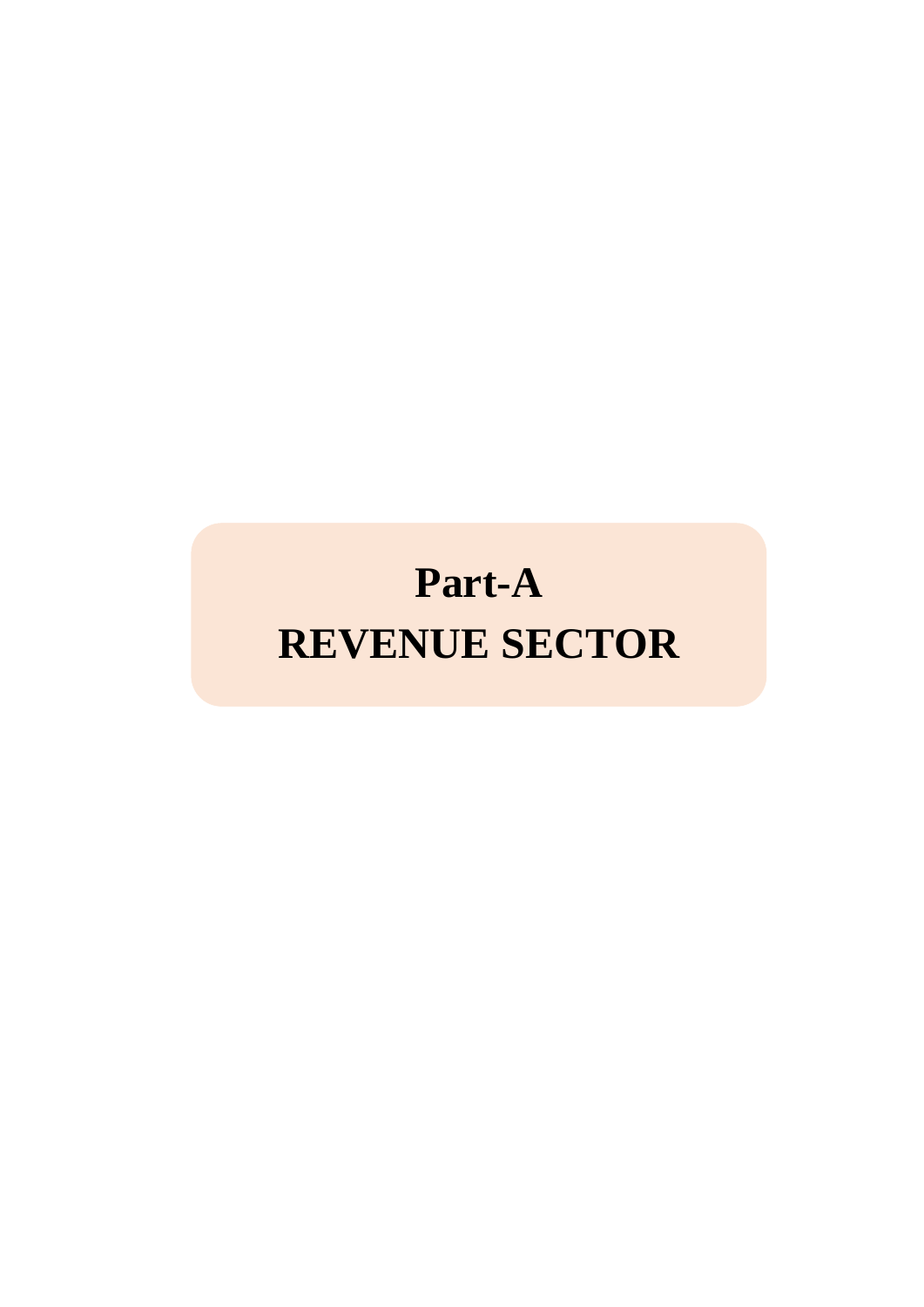# **CHAPTER-I GENERAL**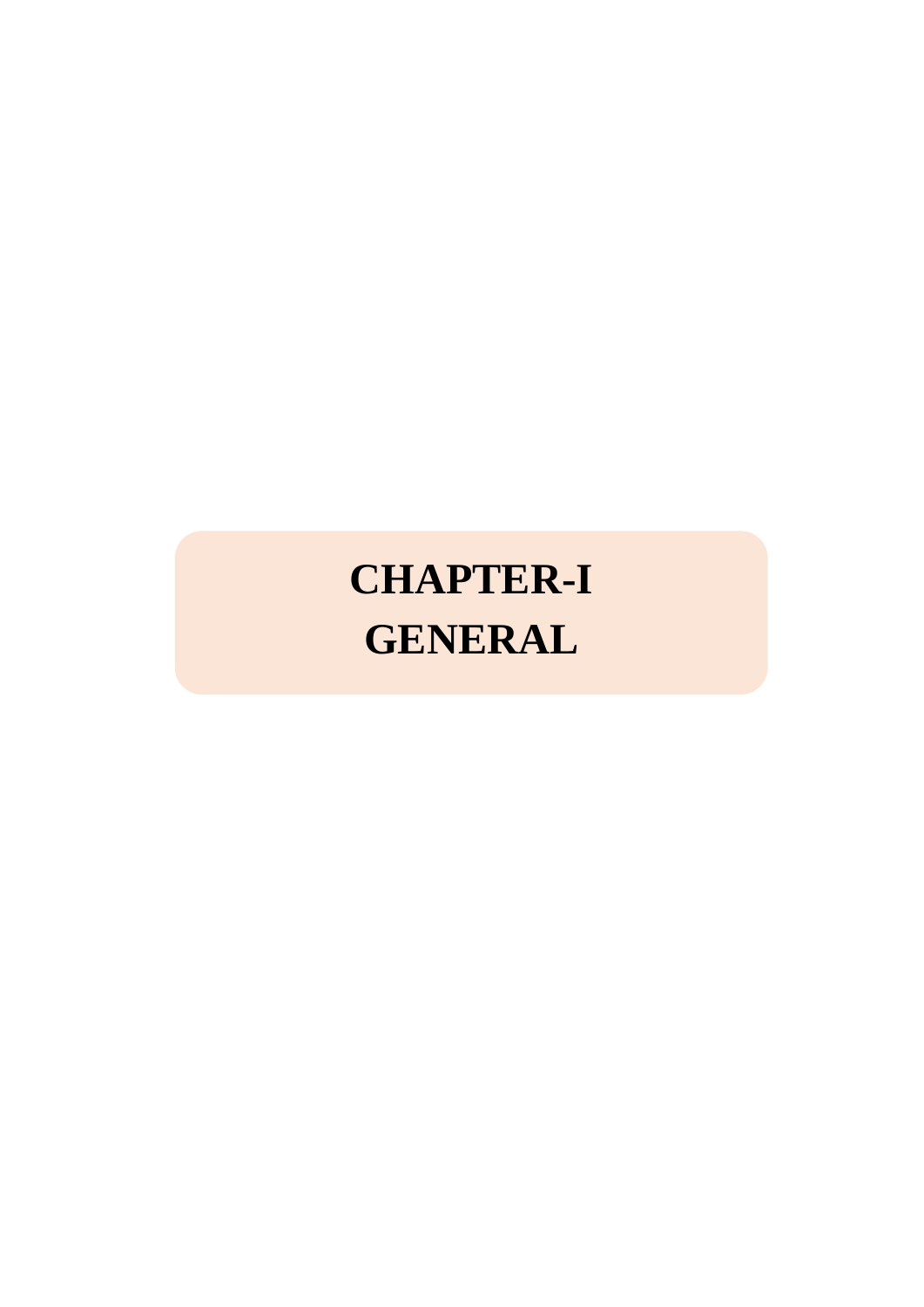## **1.1 Trend of revenue receipts**

*1.1.1* The tax and non-tax revenue raised by the Government of Rajasthan during the year 2019-20, the State's share of net proceeds of divisible Union taxes and duties assigned to the State and grants-in-aid received from the Government of India during the year and corresponding figures for the preceding four years are given in the **Table 1.1** below:

|                         |                                                                                     |             |             |             |             | (₹ in crore) |
|-------------------------|-------------------------------------------------------------------------------------|-------------|-------------|-------------|-------------|--------------|
| Sl.<br>No.              | <b>Particulars</b>                                                                  | 2015-16     | 2016-17     | 2017-18     | 2018-19     | 2019-20      |
| 1                       | <b>Revenue raised by the State Government</b>                                       |             |             |             |             |              |
|                         | Tax revenue <sup>1</sup>                                                            | 42,712.92   | 44,371.66   | 50,605.41   | 57,380.34   | 59,244.98    |
|                         | Non-tax revenue <sup>2</sup><br>٠                                                   | 10,927.87   | 11,615.57   | 15,733.72   | 18,603.01   | 15,714.16    |
|                         | <b>Total</b>                                                                        | 53,640.79   | 55,987.23   | 66,339.13   | 75,983.35   | 74,959.14    |
| $\mathbf{2}$            | <b>Receipts from the Government of India</b>                                        |             |             |             |             |              |
|                         | Share of net<br>proceeds of<br>divisible Union<br>taxes and duties $3$              | 27,915.93   | 33,555.86   | 37,028.01   | 41,852.35   | 36,049.14    |
|                         | Grants-in-aid <sup>4</sup><br>٠                                                     | 18,728.40   | 19,482.91   | 23,940.04   | 20,037.32   | 29,105.53    |
|                         | <b>Total</b>                                                                        | 46,644.33   | 53,038.77   | 60,968.05   | 61,889.67   | 65,154.67    |
| 3                       | <b>Total revenue</b><br>receipts of the State<br>Government<br>$(1 \text{ and } 2)$ | 1,00,285.12 | 1,09,026.00 | 1,27,307.18 | 1,37,873.02 | 1,40,113.81  |
| $\overline{\mathbf{4}}$ | Percentage of 1 to 3                                                                | 53          | 51          | 52          | 55          | 53           |

#### **Table 1.1**

Source: Finance Accounts of the respective years.

The revenue raised by the State Government ( $\bar{\tau}$  74,959.14 crore) was 53 *per cent* of the total revenue receipts  $(\bar{\mathbf{\tau}} 1,40,113.81$  crore) during the year 2019-20. The balance 47 *per cent* of receipts during 2019-20 was from the Government of India by way of share of net proceeds of divisible Union taxes and duties and grants-inaid.

<u>.</u>

<sup>1</sup> For details, please see Table 1.2 of this chapter.

<sup>2</sup> For details, please see Table 1.3 of this chapter.

<sup>3</sup> For details, please see Statement Number 14 - Detailed accounts of revenue by minor heads in the Finance Accounts of the Government of Rajasthan for the year 2019-20. Figures under the head 0005 - Central Goods and Services Tax, 0008 - Integrated Goods and Services Tax, 0020-Corporation Tax, 0021-Taxes on income other than corporation Tax, 0028-Other Taxes on income and Expenditure, 0032-Taxes on wealth, 0037-Customs, 0038-Union excise duties and 0044-Service Tax and 0045-Other Taxes and Duties on Commodities and Services-share of net proceeds assigned to State booked in the Finance Accounts.

<sup>4</sup> For details, please see Statement Number 14 of Finance Accounts of the Government of Rajasthan for the year 2019-20 major Head-1601.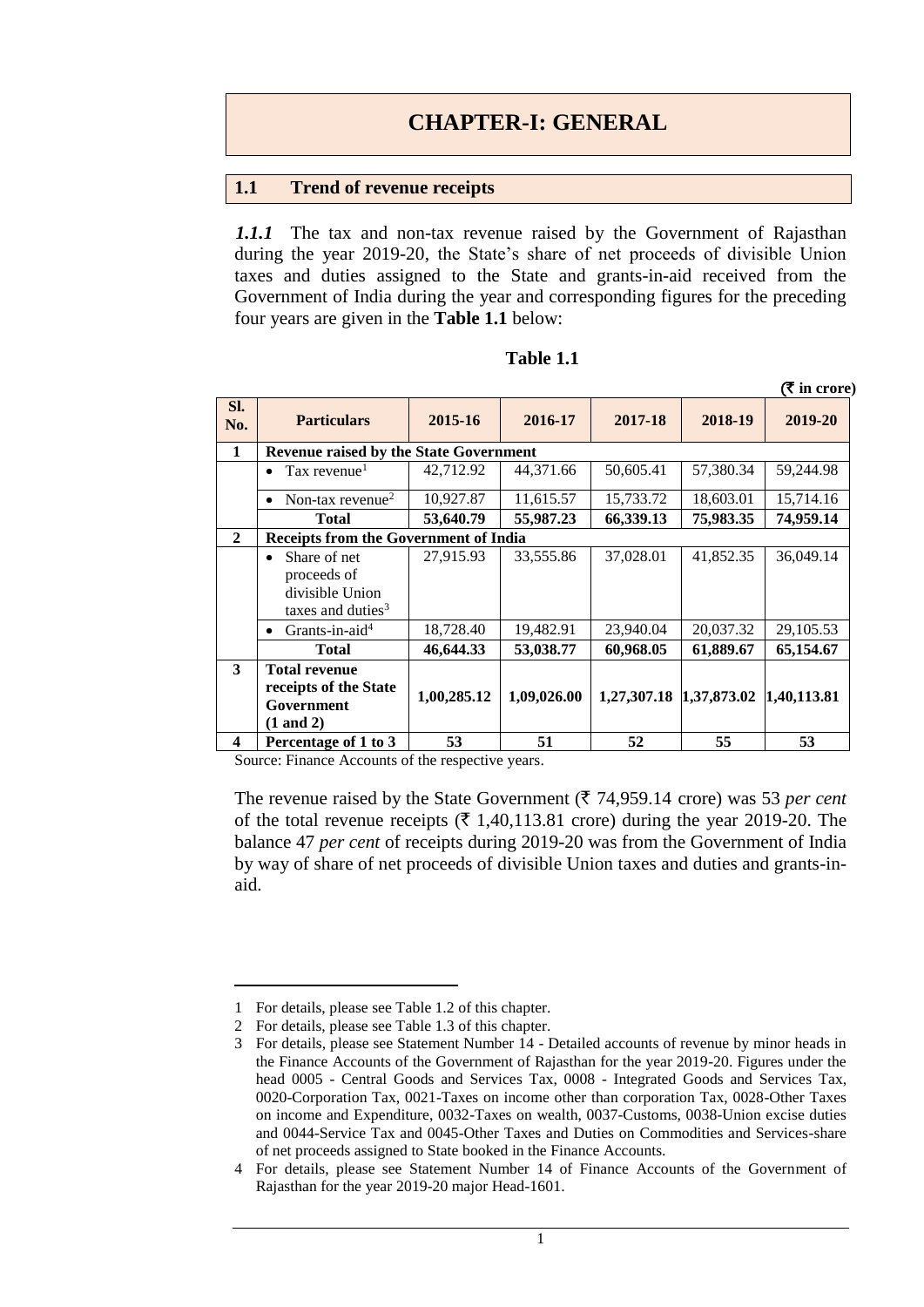

*1.1.2* The details of the revised estimates (RE), and the actual receipts in respect of the tax revenue raised during the period 2015-16 to 2019-20 are given in **Table 1.2** below:

|                |                                 |               |                        |                        |                        |                       |                       | $(\bar{\bar{\mathbf{x}}}$ in crore) |
|----------------|---------------------------------|---------------|------------------------|------------------------|------------------------|-----------------------|-----------------------|-------------------------------------|
| Sl.            | <b>Heads of revenue</b>         | <b>RE</b>     | 2015-16                | 2016-17                | 2017-18                | 2018-19               | 2019-20               | Percentage                          |
| No.            |                                 |               |                        |                        |                        |                       |                       | increase $(+)$ /                    |
|                |                                 | <b>Actual</b> |                        |                        |                        |                       |                       | decrease (-) in                     |
|                |                                 |               |                        |                        |                        |                       |                       | 2019-20 over                        |
| $\mathbf{1}$   | Taxes on sales,                 |               |                        |                        |                        |                       | 19262.16              | 2018-19                             |
|                | trade, etc.                     | RE<br>Actual  | 27,635.00<br>24,878.67 | 27,767.60<br>27,151.54 | 18,800.00<br>18,285.44 | 15900.00<br>14,225.31 | 15,361.61             | $(+) 7.98$                          |
|                | Central sales tax               | RE            | 1,615.00               | 1,227.40               | 700.00                 | 600.00                | 737.83                |                                     |
|                |                                 |               | 1,466.10               | 1,406.88               | 722.80                 | 565.65                | 481.15                | $(-)$ 14.94                         |
| $\overline{c}$ | State Goods and                 | Actual<br>RE  |                        |                        | 11,700.00              | 23,500                | 25,605.23             |                                     |
|                | Services Tax.                   |               | $\overline{a}$         |                        | 12,137.02              | 22,938.33             | 21,954.17             | $(-)$ 4.29                          |
| $\overline{3}$ | State excise                    | Actual<br>RE  | 6,350.00               | 7,600.00               | 7,800.00               | 9,300                 | 10,500.00             |                                     |
|                |                                 | Actual        |                        | 7,053.68               | 7,275.83               |                       |                       |                                     |
| $\overline{4}$ | Stamp duty and registration fee |               | 6,712.94               |                        |                        | 8,694.10              | 9,591.63              | $(+)$ 10.32                         |
|                | Stamps-judicial                 | RE            | 105.00                 | 103.34                 | 92.58                  | 104.07                | 84.79                 |                                     |
|                |                                 | Actual        | 97.45                  | 73.94                  | 59.78                  | 60.70                 | 61.88                 | $(+)1.94$                           |
|                | Stamps-                         | RE            | 2,785.00               | 2,701.00               | 3,346.15               | 4,035.94              | 4,615.82              |                                     |
|                | non-judicial                    | Actual        | 2,574.88               | 2,502.86               | 3,070.79               | 3,255.34              | 3,544.91              | $(+) 8.90$                          |
|                | Registration fee                | RE            | 560.00                 | 445.66                 | 611.27                 | 609.99                | 649.37                |                                     |
|                |                                 | Actual        | 561.67                 | 476.45                 | 544.21                 | 569.99                | 627.94                | $(+) 10.17$                         |
| 5              | Taxes on motor                  | RE            | $\overline{3,300.00}$  | $\overline{3,650.00}$  | 4,300.00               | $\overline{5,000}$    | $\overline{5,}650.00$ |                                     |
|                | vehicles                        | Actual        | 3,199.44               | 3,622.83               | 4,362.97               | 4,576.45              | 4,950.98              | $(+) 8.18$                          |
| 6              | Taxes and duties on             | <b>RE</b>     | 2,000.00               | 2,172.00               | 3,500.00               | 2,339.50              | 2,804.01              |                                     |
|                | electricity                     | Actual        | 1,921.29               | 738.24                 | 3,376.67               | 2,147.95              | 2,262.77              | $(+) 5.35$                          |
| $\tau$         | Land revenue                    | RE            | 320.00                 | 359.01                 | 566.71                 | 463.16                | 404.98                |                                     |
|                |                                 | Actual        | 272.47                 | 314.69                 | 363.86                 | 289.94                | 364.49                | $(+) 25.71$                         |
| 8              | Taxes on goods and              | RE            | 800.00                 | 750.00                 | 328.00                 | 37.57                 | 35.00                 |                                     |
|                | passengers                      | Actual        | 847.72                 | 803.28                 | 340.78                 | 50.79                 | 41.12                 | $(-)$ 19.03                         |
| 9              | Other<br>and<br>taxes           | RE            | 171.79                 | 200.00                 | 62.00                  | 28.38                 | 24.03                 |                                     |
|                | duties<br>on                    | Actual        | 170.96                 | 220.08                 | 63.93                  | 5.14                  | 1.01                  | $(-) 80.35$                         |
|                | commodities<br>and              |               |                        |                        |                        |                       |                       |                                     |
|                | services                        |               |                        |                        |                        |                       |                       |                                     |
| 10             | Other taxes <sup>5</sup> , etc. | RE            | 50.20                  | 10.00                  | 10.00                  | 10.00                 | 1.00                  |                                     |
|                |                                 | Actual        | 9.32                   | 7.19                   | 1.33                   | 0.65                  | 1.32                  | $(+)$ 103.08                        |
|                | <b>Total</b>                    | <b>RE</b>     | 45,691.99              | 46,986.01              | 51,816.71              | 61,928.61             | 70,374.22             |                                     |
|                |                                 | <b>Actual</b> | 42,712.92              | 44,371.66              | 50,605.41              | 57,380.34             | 59,244.98             | $(+)$ 3.25                          |
|                | Percentage of increase          | of            | 10.45                  | 3.88                   | 14.05                  | 13.39                 | 3.25                  |                                     |
|                | actual over previous vear       |               |                        |                        |                        |                       |                       |                                     |

| Table 1 |  |
|---------|--|
|---------|--|

Source: Finance Accounts of the respective years.

1

<sup>5</sup> Other taxes include taxes on income and expenditure (Taxes on professions, trades, callings and employments) and taxes on immovable property other than agriculture land.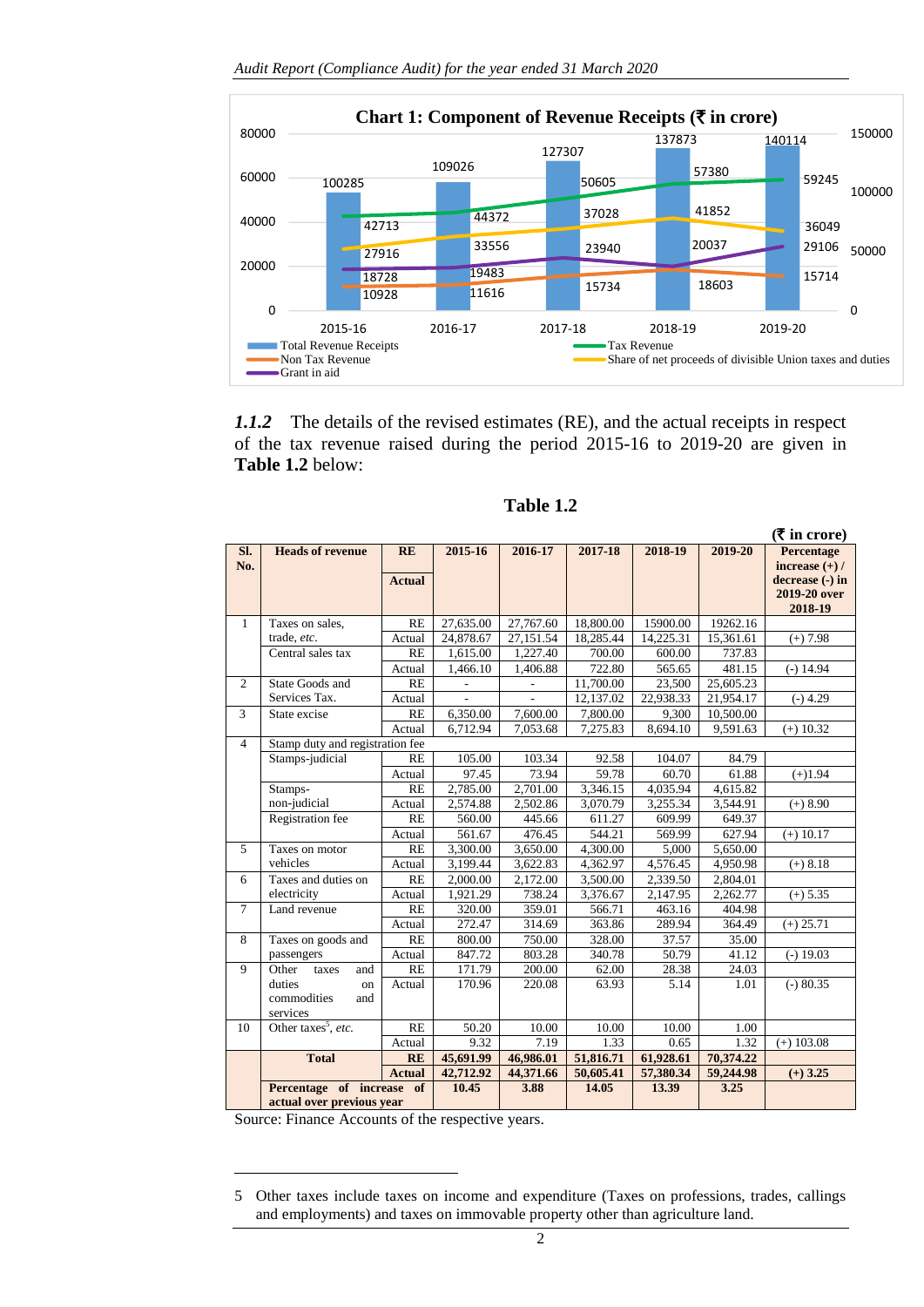Even though there has been a continuous increase in the overall tax revenue during the last five years, the actual collection has been less than the RE for each year. The percentage growth of tax revenue has been declining since 2017-18 and the decline was sharper during the year 2019-20 in comparison to 2018-19.

The concerned departments intimated that the decrease in revenues from Central Sales Tax (14.94 *per cent*) and State Goods and Services Tax (4.29 *per cent*) was due to COVID-19 pandemic, increase in Taxes on motor vehicles (8.18 *per cent*) was due to allotment of higher revenue target against previous year and increase in State excise (10.32 *per cent*) was due to increase in excise fee, license fee, EPA and composite fee.

The revenues of the state during 2019-20 and the composition of the Tax revenues are shown in **Chart 2**.



**Chart 2: Revenues of the State**

\*Other tax revenues include Land Revenue, Taxes on goods and passengers, other taxes and duties on commodities and services and other taxes.

*1.1.3* The details of the RE and the actual receipts in respect of the non-tax revenue raised during the period 2015-16 to 2019-20 are given in the **Table 1.3** below:

| <b>Table</b> | 1.3 |
|--------------|-----|
|--------------|-----|

|                                 |                            |          |          |          |          |          | $(\bar{\mathbf{\mathsf{F}}}$ in crore)                                         |
|---------------------------------|----------------------------|----------|----------|----------|----------|----------|--------------------------------------------------------------------------------|
| <b>Heads of</b><br>revenue      | <b>RE</b><br><b>Actual</b> | 2015-16  | 2016-17  | 2017-18  | 2018-19  | 2019-20  | Percentage<br>increase $(+)/$<br>decrease (-)<br>in 2019-20<br>over<br>2018-19 |
| Non-ferrous mining              | <b>RE</b>                  | 4,250.00 | 4,200.00 | 4,900.00 | 6,000.00 | 6,600.00 |                                                                                |
| and metallurgical<br>industries | Actual                     | 3.782.13 | 4.233.74 | 4.521.52 | 5.301.48 | 4,579.09 | $(-) 13.63$                                                                    |
| Interest receipts               | RE                         | 1.860.58 | 2,002.97 | 4.924.14 | 5.810.44 | 4.039.38 |                                                                                |
|                                 | Actual                     | 1.982.39 | 1.933.37 | 4,858.90 | 5.790.87 | 3.851.99 | $(-)$ 33.48                                                                    |
| Miscellaneous                   | <b>RE</b>                  | 885.72   | 859.39   | 888.31   | 1.171.34 | 1,150.93 |                                                                                |
| general services                | Actual                     | 700.90   | 660.70   | 762.36   | 783.86   | 915.51   | $(+)$ 16.79                                                                    |
| Police                          | <b>RE</b>                  | 213.00   | 220.15   | 333.73   | 360.95   | 428.51   |                                                                                |
|                                 | Actual                     | 162.02   | 190.78   | 296.56   | 345.38   | 641.68   | $(+)$ 85.79                                                                    |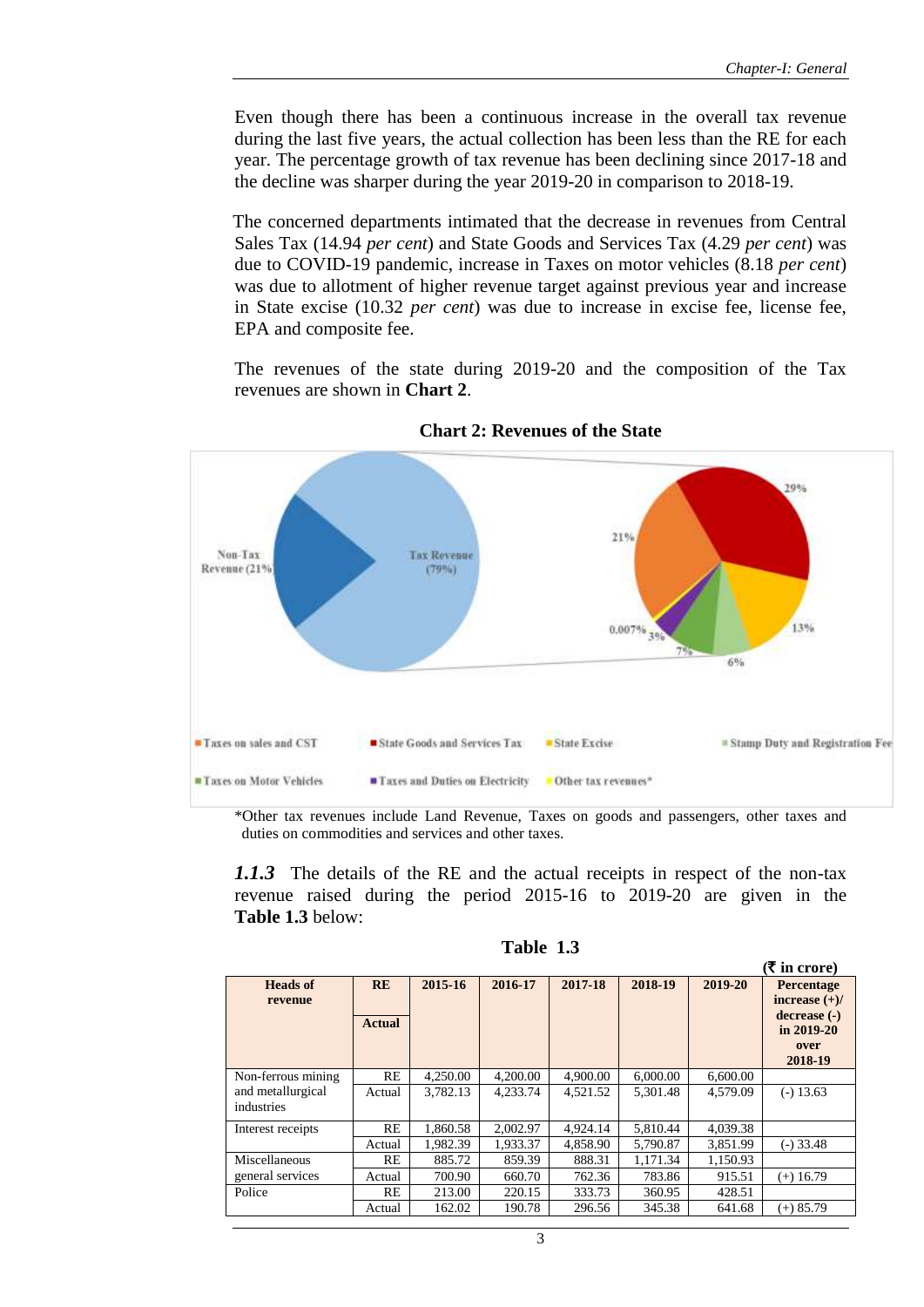|  | Audit Report (Compliance Audit) for the year ended 31 March 2020 |
|--|------------------------------------------------------------------|
|  |                                                                  |

| <b>Heads of</b><br>revenue                                      | <b>RE</b><br><b>Actual</b> | 2015-16     | 2016-17   | 2017-18   | 2018-19   | 2019-20     | Percentage<br>increase $(+)/$<br>decrease (-)<br>in 2019-20<br>over |
|-----------------------------------------------------------------|----------------------------|-------------|-----------|-----------|-----------|-------------|---------------------------------------------------------------------|
|                                                                 |                            |             |           |           |           |             | 2018-19                                                             |
| Other administrative                                            | RE                         | 162.44      | 222.35    | 228.41    | 258.82    | 264.87      |                                                                     |
| services                                                        | Actual                     | 161.98      | 210.51    | 207.55    | 246.49    | 207.16      | $(-)$ 15.96                                                         |
| Major and medium                                                | <b>RE</b>                  | 112.50      | 129.79    | 90.30     | 115.26    | 127.26      |                                                                     |
| irrigation                                                      | Actual                     | 68.72       | 112.77    | 277.72    | 179.31    | 77.19       | $(-)$ 56.95                                                         |
| Forestry and wild                                               | RE                         | 111.65      | 123.95    | 173.82    | 154.01    | 145.18      |                                                                     |
| life                                                            | Actual                     | 133.75      | 113.00    | 182.26    | 147.45    | 109.47      | $(-)$ 25.76                                                         |
| Public works                                                    | RE                         | 79.51       | 95.30     | 107.37    | 126.50    | 251.80      |                                                                     |
|                                                                 | Actual                     | 97.89       | 84.31     | 109.26    | 125.92    | 91.91       | $(-) 27.01$                                                         |
| Medical and public                                              | RE                         | 108.99      | 115.74    | 152.34    | 166.01    | 221.44      |                                                                     |
| health                                                          | Actual                     | 119.21      | 125.39    | 130.67    | 163.59    | 238.16      | $(+)$ 45.58                                                         |
| Co-operation                                                    | RE                         | 14.52       | 41.25     | 47.75     | 29.02     | 35.51       |                                                                     |
|                                                                 | Actual                     | 14.64       | 44.10     | 63.11     | 22.24     | 9.11        | $(-)$ 59.04                                                         |
| Other non-tax                                                   | RE                         | 4,072.75    | 4,458.43  | 4,813.11  | 5,774.05  | 6,332.52    |                                                                     |
| receipts <sup>6</sup>                                           | Actual                     | 3,704.24    | 3,906.90  | 4,323.81  | 5,496.42  | 4,992.89    | $(-) 9.16$                                                          |
| <b>Total</b>                                                    | <b>RE</b>                  | 11,871.66   | 12,469.32 | 16,659.28 | 19,966.44 | 19,597.40   |                                                                     |
|                                                                 | <b>Actual</b>              | 10,927.87   | 11,615.57 | 15,733.72 | 18,603.01 | 15,714.16   | $(-) 15.53$                                                         |
| of<br>increase<br>of<br>Percentage<br>actual over previous year |                            | $(-) 17.40$ | 6.29      | 35.45     | 18.23     | $(-) 15.53$ |                                                                     |

Source: Finance Accounts of the respective years.

It is evident from the table that the collection of non-tax revenue during 2019-20 was less than the RE and there was overall decrease in revenue collection by (15.53 *per cent*) as compared to the previous year. The Departments intimated that this was mainly due to decrease in *'interest receipts'* on loans given to electricity companies under UDAY<sup>7</sup> (33.48 *per cent*). In addition, the decrease was also attributable to decrease in revenues from Non-ferrous mining metallurgical industries (13.63 *per cent*) and Forestry and wild life (25.76 *per cent*) as a result of COVID-19 pandemic. Further, increase under the head 'Police' (85.79 *per cent*) was due to enhanced receipts from State police deployments to other States, GOI, PSUs, Banks, Private companies and other agencies and in Miscellaneous general services (16.79 *per cent*) due to increase in receipt of guarantee commission as a result of increased Government guarantees during 2019-20.

#### **1.2 Analysis of arrears of revenue**

The arrears of revenue as on 31 March 2020 relating to certain principal heads of revenue amounted to  $\overline{\xi}$  23,926.61 crore, out of which  $\overline{\xi}$  3,343.89 crore was outstanding for more than five years as given in the **Table 1.4** below:

1

<sup>6</sup> Other non-tax receipts constitute income from petroleum, public service commission, jails, housing, village and small industries, fisheries, dividends and profit, contribution and recoveries towards pension and other retirement benefits, *etc.*

<sup>7</sup> Ujwal DISCOM Assurance Yojana.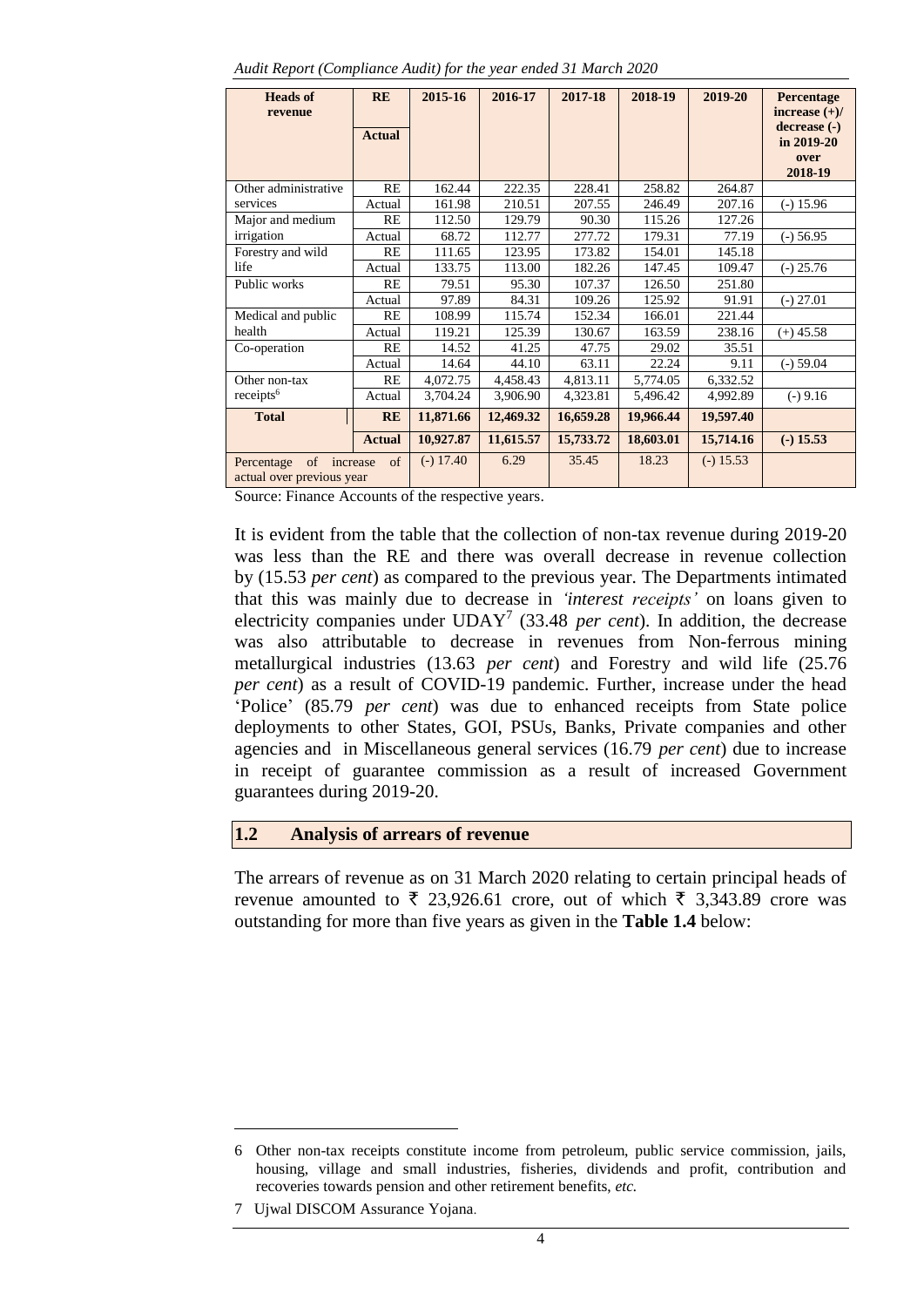|                          |                         |                                                          |                                                                                                                     |                                                                                           | (₹ in crore) |
|--------------------------|-------------------------|----------------------------------------------------------|---------------------------------------------------------------------------------------------------------------------|-------------------------------------------------------------------------------------------|--------------|
| SI.<br>No.               | <b>Heads of revenue</b> | <b>Total amount</b><br>outstanding as<br>on 1 April 2019 | <b>Total amount outstanding as</b><br>on 31 March 2020 and<br>percentage increase in<br>comparison to previous year | <b>Amount</b><br>outstanding for<br>more than five<br>years as on<br><b>31 March 2020</b> |              |
| 1                        | Commercial Taxes*       | 21330.59                                                 | 21820.33                                                                                                            | $(+) 2.30$                                                                                | 2822.05      |
| $\mathfrak{D}$           | Transport <sup>8</sup>  | 63.10                                                    | 64.14                                                                                                               | $(+)$ 1.65                                                                                | 37.45        |
| $\mathcal{F}$            | Land Revenue*           | 258.19                                                   | 179.69                                                                                                              | $(-)$ 30.40                                                                               | 80.02        |
| $\overline{4}$           | Registration and        | 494.72                                                   | 1339.42                                                                                                             | $(+)$ 170.74                                                                              | 119.15       |
|                          | <b>Stamps</b>           |                                                          |                                                                                                                     |                                                                                           |              |
| $\overline{\phantom{0}}$ | <b>State Excise</b>     | 194.52                                                   | 201.58                                                                                                              | $(+)$ 3.63                                                                                | 193.55       |
| 6                        | Mines, Geology and      | 240.04                                                   | 321.45                                                                                                              | $(+)$ 33.91                                                                               | 91.67        |
|                          | Petroleum               |                                                          |                                                                                                                     |                                                                                           |              |
|                          | <b>Total</b>            | 22581.16                                                 | 23926.61                                                                                                            | $(+)$ 5.96                                                                                | 3343.89      |

**Table 1.4**

Source**:** Information provided by the concerned Departments.

The information regarding stages at which arrears were pending for collection have not been received (March 2021) though called for.



#### **1.3 Arrears in assessments**

<u>.</u>

The details of cases pending at the beginning of the year, cases becoming due for assessment, cases disposed of during the year and number of cases pending for finalisation at the end of the year as furnished by the respective Departments in respect of Commercial Taxes, Registration and Stamps, Mines, Geology and Petroleum and Transport are given in the **Table 1.5** below:

<sup>8</sup> \* The figures shown as outstanding balance(s) on 1 April 2019 were at variance with the balances on 31 March 2019 (Transport  $\bar{\xi}$  2.09 crore, Land Revenue  $\bar{\xi}$  220.61 crore and Commercial Taxes  $\overline{\tau}$  10005.19 crore). Land revenue Department intimated that the variance was due to inclusion of demand of the year 2018-19 and outstanding as of 1 April 2019 was actual. Reasons for the variation in the remaining departments were not received.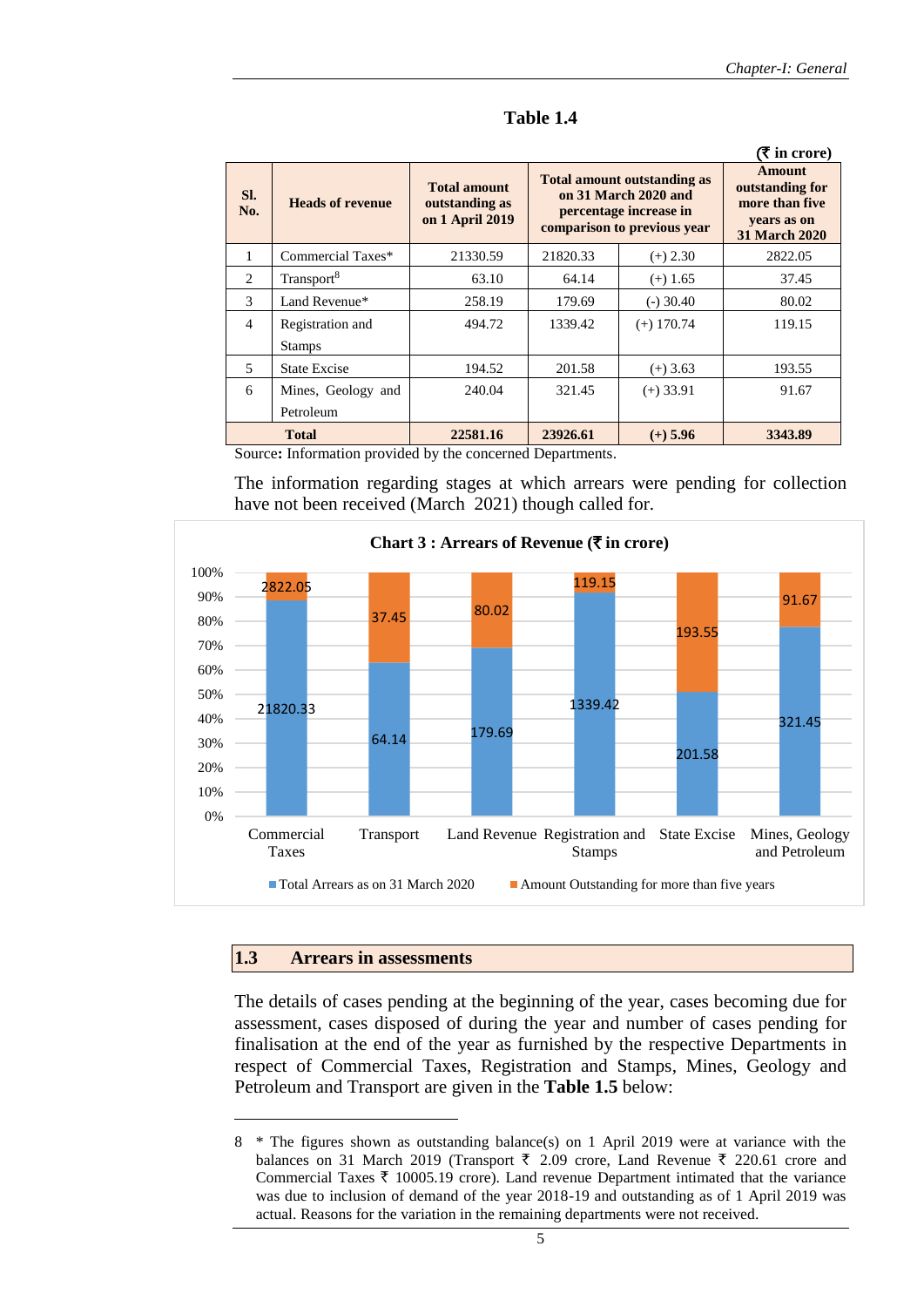| Name of the<br><b>Department</b>        | <b>Opening</b><br><b>balance</b> | <b>New cases</b><br>due for<br>assessment<br>during<br>2019-20 | <b>Total</b><br>assessments<br>due | <b>Cases</b><br>disposed of<br>during<br>2019-20 | <b>Balance at</b><br>the end of<br>the year | <b>Percentage</b><br>of disposal<br>$\left(\text{col. } 5 \text{ to } 4\right)$ |
|-----------------------------------------|----------------------------------|----------------------------------------------------------------|------------------------------------|--------------------------------------------------|---------------------------------------------|---------------------------------------------------------------------------------|
| (1)                                     | (2)                              | (3)                                                            | (4)                                | (5)                                              | (6)                                         | (7)                                                                             |
| Commercial<br>Taxes                     | 39                               | 5,30,677                                                       | 5,30,716                           | 5,30,698                                         | 18                                          | 99.99                                                                           |
| Registration<br>and Stamps <sup>9</sup> | 4,980                            | 8,691                                                          | 13,671                             | 8.549                                            | 5122                                        | 62.53                                                                           |
| Mines,<br>Geology and<br>Petroleum      | 5,581                            | 11,627                                                         | 17,208                             | 8,409                                            | 8.799                                       | 48.87                                                                           |
| <b>Transport</b>                        | 1.938                            | 22,236                                                         | 24.174                             | 22.637                                           | 1.537                                       | 93.64                                                                           |

**Table 1.5**

Source**:** Information provided by the concerned Departments.

It can be seen that Commercial Taxes Department has performed well to clear most of the cases including those under deemed assessment scheme. However, in comparison, the disposal of cases was poor in Department of Registration and Stamps and Department of Mines, Geology and Petroleum. These Departments may take necessary action for speedy disposal of the cases.

#### **1.4 Evasion of tax detected by the Departments**

According to the information furnished by the Commercial Taxes Department, 285 cases of tax evasion were noticed during 2019-20, out of which in 234 cases, assessment/investigation was completed. Further, additional demand with penalty *etc.* amounting to  $\bar{\tau}$  5123.79 crore was raised upto 2019-20 out of which the Department recovered  $\bar{\tau}$  4311.41 crore. Department of Mines, Geology and Petroleum intimated that 87 cases of tax evasion were noticed during 2019-20, out of which assessment/investigation was completed in 80 cases. Further, additional demand with penalty *etc*. amounting to  $\bar{\tau}$  52.25 crore was raised up to 2019-20 out of which the Department recovered  $\bar{\tau}$  2.74 crore.

#### **1.5 Pendency of refund cases**

The refund cases pending at the beginning of the year 2019-20, claims received during the year, refunds allowed during the year and the cases pending at the close of the year 2019-20 as reported by the respective Departments are given in the **Table 1.6** below:

<u>.</u>

<sup>9</sup> Adjudication Cases.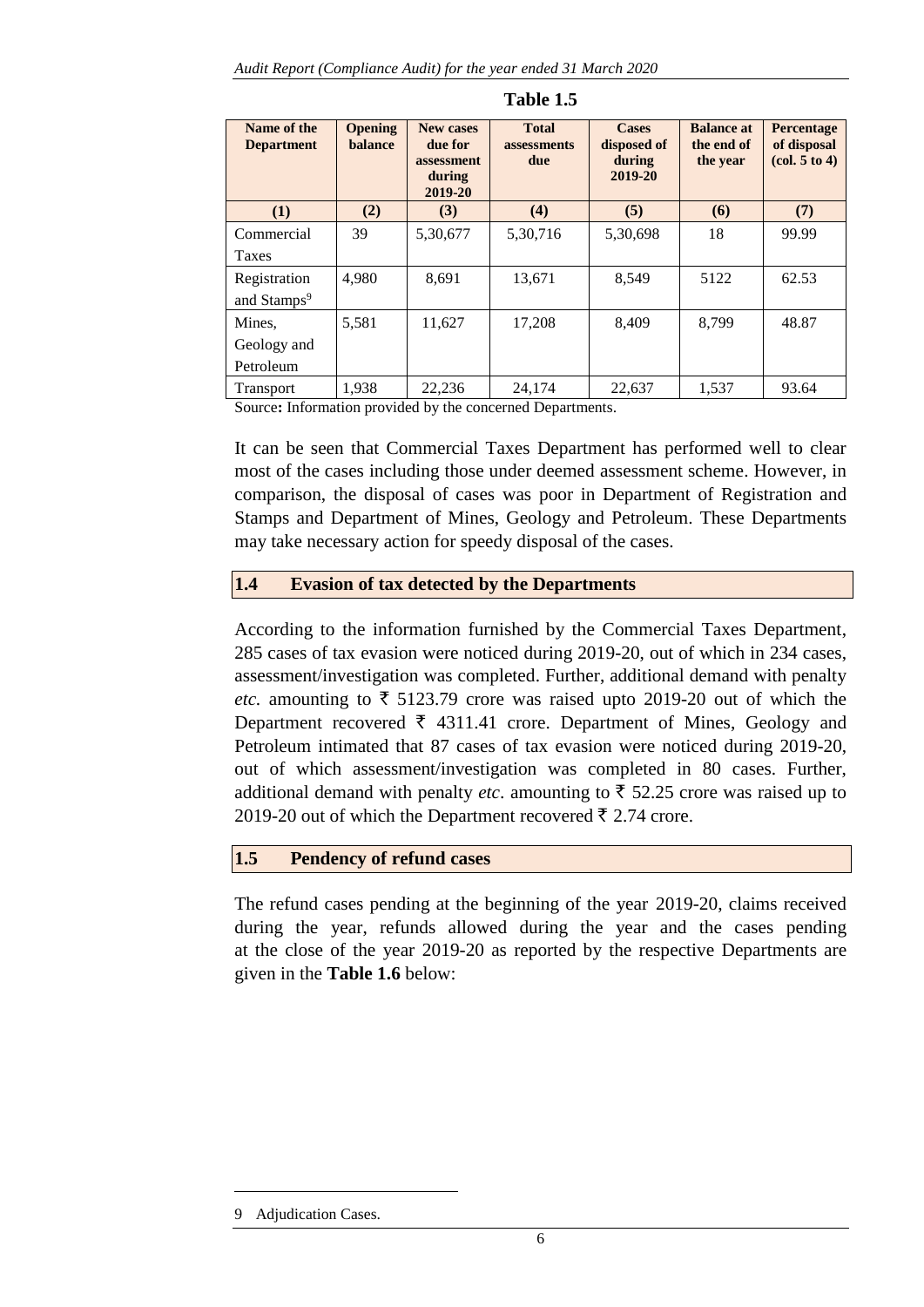$\sigma$  in crore)

|                | $\lambda$ in crore,  |                   |               |               |                         |               |                  |                      |          |  |
|----------------|----------------------|-------------------|---------------|---------------|-------------------------|---------------|------------------|----------------------|----------|--|
| SI.            |                      | <b>Commercial</b> |               |               | <b>Registration and</b> |               | <b>Transport</b> |                      | Mines,   |  |
| No.            |                      |                   | <b>Taxes</b>  |               | <b>Stamps</b>           |               |                  | <b>Geology</b> and   |          |  |
|                | <b>Particulars</b>   |                   |               |               |                         |               |                  | <b>Petroleum</b>     |          |  |
|                |                      | <b>Number</b>     | <b>Amount</b> | <b>Number</b> | <b>Amount</b>           | <b>Number</b> | <b>Amount</b>    | <b>Number Amount</b> |          |  |
|                |                      | of cases          |               | of cases      |                         | of cases      |                  | of cases             |          |  |
| 1              | Claims outstanding   |                   |               |               |                         |               |                  |                      |          |  |
|                | at the beginning of  | 181               | 103.42        | 974           | 5.27                    | 412           | 1.98             | 17                   | 2.17     |  |
|                | the year             |                   |               |               |                         |               |                  |                      |          |  |
| $\overline{c}$ | received<br>Claims   | 5.930             | 412.64        | 1,937         | 13.96                   | 537           | 2.78             | 10                   | 0.78     |  |
|                | during the year      |                   |               |               |                         |               |                  |                      |          |  |
| 3              | (i) Refunds made     | 3.135             | 203.03        | 1,861         | 9.22                    | 367           | 2.08             | 4                    | 0.25     |  |
|                | during the year      |                   |               |               |                         |               |                  |                      |          |  |
|                | (ii) Rejected during | 1,686             | 182.51        | 63            | 0.07                    | 28            | 0.11             | $\Omega$             | $\Omega$ |  |
|                | year                 |                   |               |               |                         |               |                  |                      |          |  |
| $\overline{4}$ | Balance outstanding  | 1.290             | 130.52        | 987           | 9.94                    | 554           | 2.57             | 23                   | 2.70     |  |
|                | at the end of year   |                   |               |               |                         |               |                  |                      |          |  |

**Table 1.6**

Source**:** Information provided by the concerned Departments.

The Departments may take steps for speedy settlement of the pending refund cases which would not only benefit the claimants but would also save the Government from payment of interest on the delayed payment.

#### **1.6 Authority for Audit**

Article 149 of the Constitution of India provides that the Comptroller and Auditor General of India (CAG) shall exercise such powers and perform such duties in relation to the accounts of the Union and of the states and of any other authority or body as may be prescribed by or under any law made by the Parliament. The Parliament passed the Comptroller and Auditor General's Duties, Powers and Conditions of Service Act (CAG's DPC Act) in 1971. Section 16 of the CAG's DPC Act authorizes CAG to audit all receipts (both revenue and capital) of the Government of India and of Government of each state and of each Union territory having a legislative assembly and to satisfy himself that the rules and procedures are designed to secure an effective check on the assessment, collection and proper allocation of revenue and are being duly observed. Regulations on Audit & Accounts, 2007 (Regulations), as amended in 2020 and Auditing Standards 2017, issued by the CAG of India lay down the principles for Receipt Audit.

#### **1.7 Audit Planning and conduct of Audit**

The unit offices under various departments have been categorised into high, moderate and low risk units according to their revenue position, past trends of the audit observations and other parameters. The annual audit plan was prepared on the basis of risk analysis which, *inter-alia,* included critical issues in Government revenues and tax administration *i.e.* budget speech, white paper on State finances, Report of the Finance Commission (State and Central), recommendations of the Taxation Reforms Committee, statistical analyses of the revenue earnings during the past five years, audit coverage and its impact during the past five years. During the year 2019-20, there were 1,829 auditable units in Commercial Taxes, Land Revenue, Registration and Stamps and State Excise Departments. Out of these auditable units, 391 units were planned and 379 units were audited (6,451 Mandays were used) during the year, which is 20.72 *per cent* of the total auditable units. The shortfall is attributable to imposition of lockdown in the state due to COVID-19 pandemic.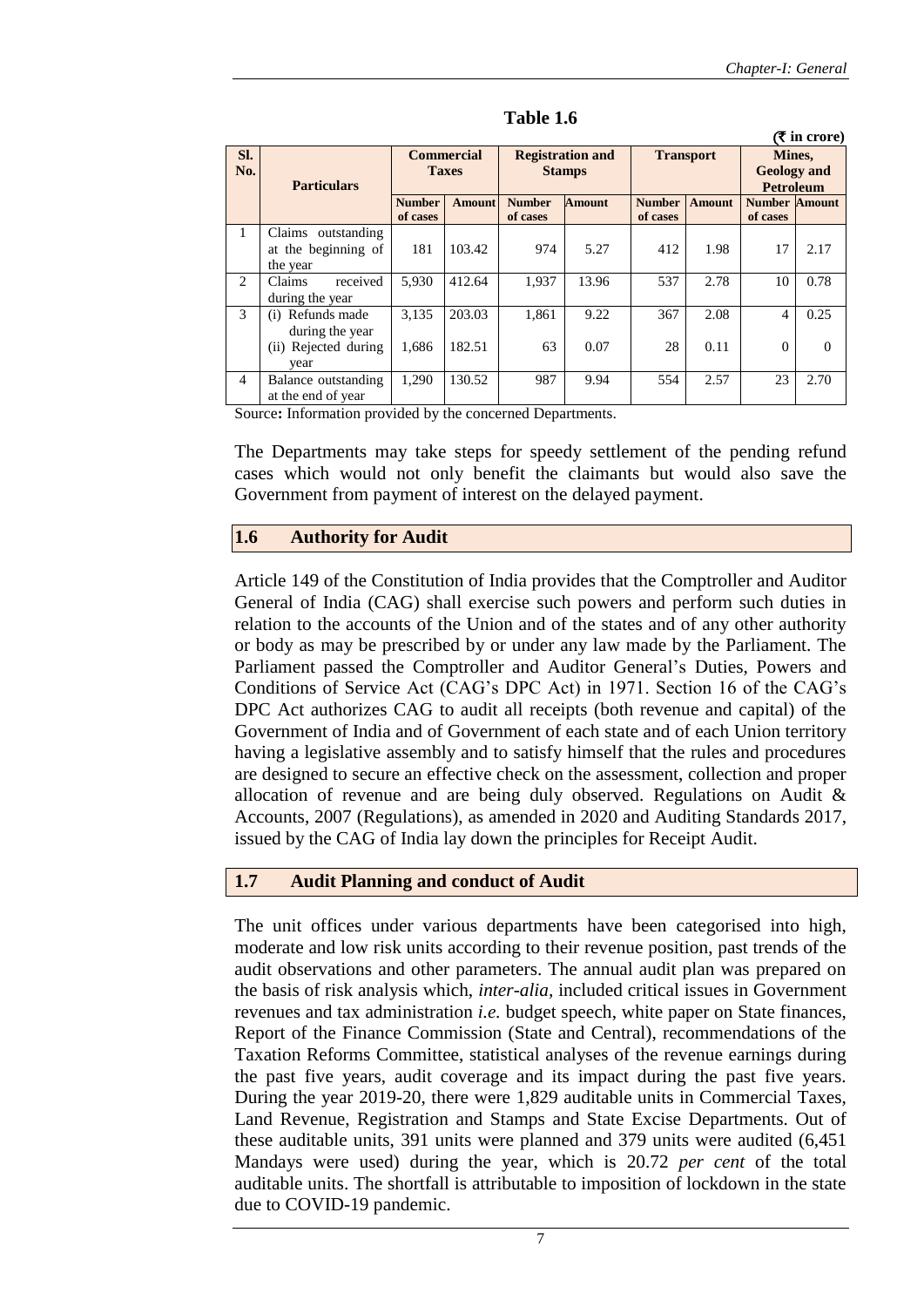## **1.8 Response of the Government/Departments to Audit observations**

The Accountant General (Audit-I), Rajasthan, Jaipur audits the Government/Departments to test check the transactions and verify the maintenance of important accounts and other records as prescribed in the rules and procedures. These inspections are followed by Inspection Reports (IRs) which incorporate irregularities detected during the audit and not settled on the spot. The IRs are issued to the heads of the offices inspected with copies to the next higher authority for taking prompt corrective action. The heads of the offices/Government are required to promptly comply with the observations contained in the IRs, rectify the defects and omissions. They have to report compliance through initial reply to the Accountant General within one month from the date of issue of the IRs. Serious financial irregularities are reported to the heads of the Department and the Government.

Analysis of Inspection Reports issued upto March 2020 disclosed that 5,151 paragraphs involving  $\bar{\tau}$  1,053.38 crore relating to 1,727 IRs issued for these four main revenue earning departments remained outstanding at the end of October 2020. The figures as on June 2020 along with the corresponding figures for the preceding two years are given in the **Table 1.7** below:

| <b>Particulars</b>                                    | <b>June 2018</b><br>(IRs issued up<br>to December<br>2017) | <b>June 2019</b><br>(IRs issued up)<br>to December<br>2018) | <b>June 2020</b><br>(IRs issued up)<br>to December<br>2019) | October 2020<br>(IRs issued up)<br>to March<br>2020 |
|-------------------------------------------------------|------------------------------------------------------------|-------------------------------------------------------------|-------------------------------------------------------------|-----------------------------------------------------|
| Number of IRs pending for<br>settlement               | 2.179                                                      | 1.720                                                       | 1.701                                                       | 1,727                                               |
| Number of outstanding audit<br>paragraphs             | 6.100                                                      | 5,097                                                       | 5.100                                                       | 5,151                                               |
| Amount of revenue involved<br>$(\bar{\tau}$ in crore) | 1.208.54                                                   | 1.204.29                                                    | 1,063.82                                                    | 1,053.38                                            |

**Table 1.7**

*1.8.1* The Department-wise details of the IRs and audit paragraphs outstanding as on 31 October 2020 and the amounts involved are given in the **Table 1.8** below:

**Table 1.8**

|                |                                  |                                    |                                        |                                              | ( <b>₹</b> in crore)      |
|----------------|----------------------------------|------------------------------------|----------------------------------------|----------------------------------------------|---------------------------|
| SI.<br>No.     | Name of the<br><b>Department</b> | <b>Nature of receipts</b>          | Number of<br>outstanding<br><b>IRs</b> | Number of<br>outstanding audit<br>paragraphs | <b>Amount</b><br>involved |
| $\mathbf{1}$   | Commercial<br>Taxes              | Taxes on sales, trade, etc.        | 428                                    | 1.579                                        | 376.79                    |
| 2              | Land<br>Revenue                  | Land revenue                       | 101                                    | 489                                          | 224.97                    |
| 3              | Registration<br>and Stamps       | Stamp duty and<br>registration fee | 1.070                                  | 2.775                                        | 365.04                    |
| $\overline{4}$ | <b>State Excise</b>              | State excise                       | 128                                    | 308                                          | 86.58                     |
|                |                                  | <b>Total</b>                       | 1,727                                  | 5,151                                        | 1,053.38                  |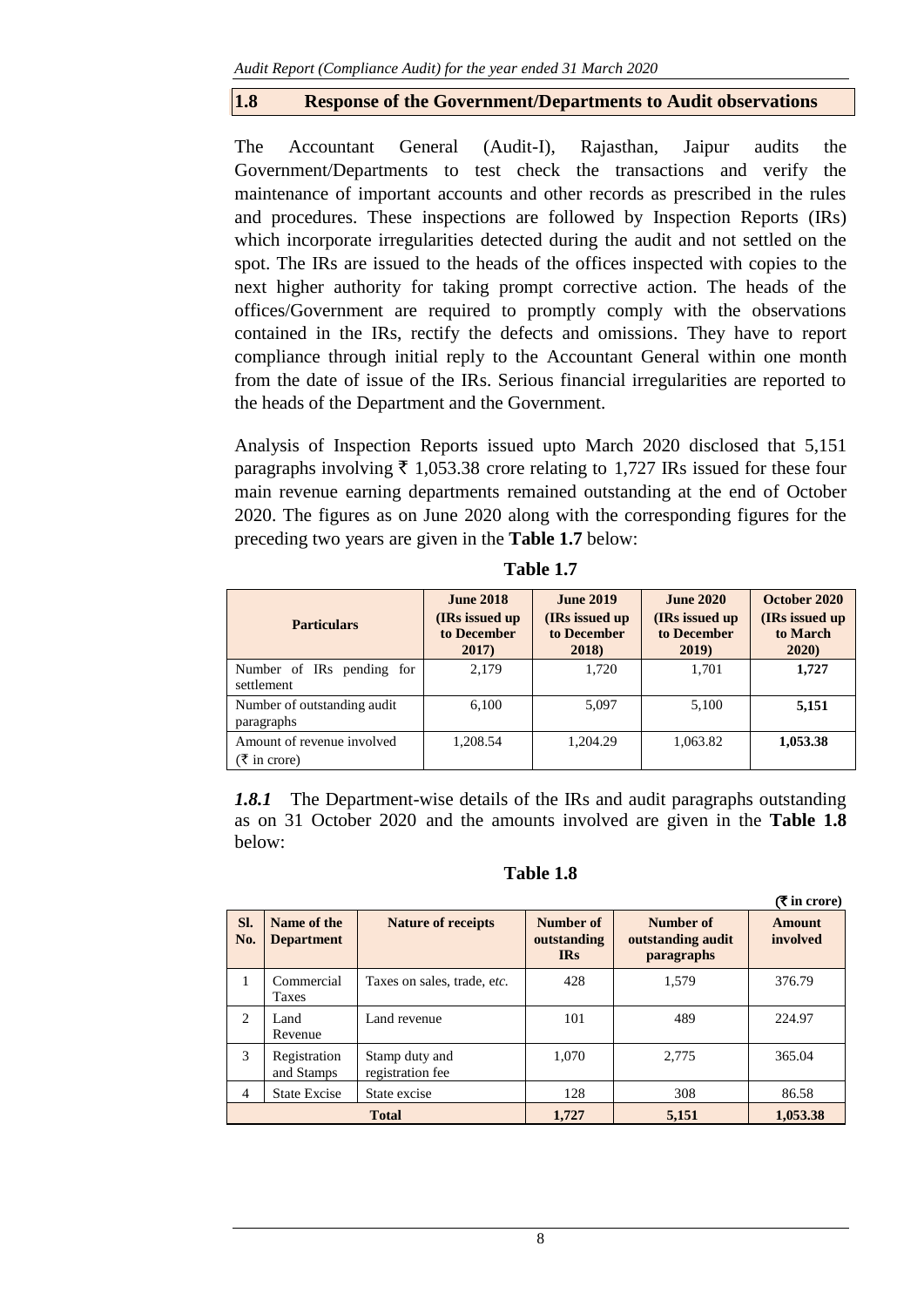As can be seen from the table, the pendency in terms of outstanding IRs and outstanding paragraphs is highest in the Department of Registration and Stamps whereas the amount involved in the pending paragraphs is highest in Department of Commercial Taxes.



## 1.8.2 Departmental Audit Committee Meeting

The Government constituted Audit Committees<sup>10</sup> to monitor and expedite the progress of the settlement of the paragraphs in the IRs. The details of the Audit Committee/Audit sub-committee meetings held during the year 2019-20 and the paragraphs settled therein are given in the **Table 1.9** below:

| Table 1.9 |  |
|-----------|--|
|-----------|--|

| SI.<br>No.     | Name of the<br><b>Department</b> | <b>Number of Audit</b><br><b>Committee</b><br>meetings held | <b>Number of Audit</b><br>sub-committee<br>meetings held | Number of<br>paragraphs<br>settled | <b>Amount</b> |
|----------------|----------------------------------|-------------------------------------------------------------|----------------------------------------------------------|------------------------------------|---------------|
|                | Commercial Taxes                 |                                                             |                                                          | 81                                 | 0.21          |
|                | Land Revenue                     |                                                             |                                                          | 13                                 | 2.42          |
|                | Registration and Stamps          |                                                             | 10                                                       | 422                                | 30.78         |
| $\overline{4}$ | State Excise                     |                                                             |                                                          | 33                                 | 2.80          |
|                | <b>Total</b>                     |                                                             | 22                                                       | 549                                | 36.21         |

It can be seen that 549 paragraphs involving  $\bar{\tau}$  36.21 crores were settled in Audit sub-committee meetings held in respect of Commercial Taxes, Land Revenue, Registration and Stamps and State Excise. Land Revenue and State Excise Departments may organize more Audit Committee/Audit sub-committee meetings to settle the outstanding paragraphs.

<sup>10</sup> Audit Committees, *inter alia*, comprising of Secretary of concerned Departments and Accountant General/his representative, were formed as per Circular No. 1/2005 dated 18 January 2005 of Government of Rajasthan and decided that one Audit Committee meeting shall be held in each quarter. In addition to this, Audit sub-committees comprising of officers of the Departments and representative of Accountant General, are also formed.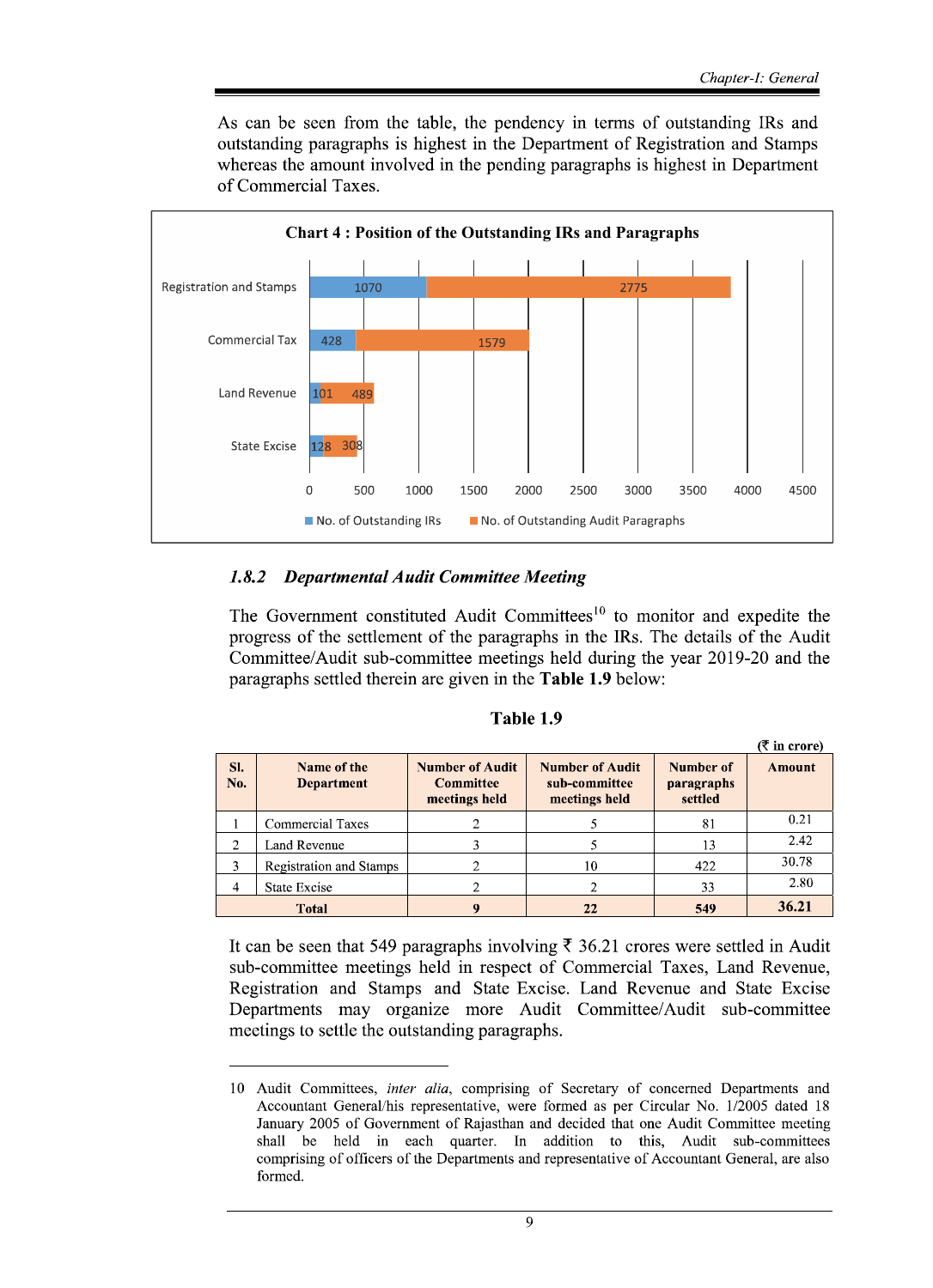## *1.8.3 Response of the Departments to the draft audit paragraphs*

Factual statements followed by draft audit paragraphs proposed for inclusion in the Report of the Comptroller and Auditor General of India are forwarded to the Principal Secretaries/Secretaries of the concerned Departments<sup>11</sup>, drawing their attention to the audit findings and requesting them to send their response within six weeks. The fact of non-receipt of replies from the Department/Government is invariably indicated at the end of such paragraphs included in the Audit Report.

40 draft paragraphs (combined into 23 paragraphs of the report) were sent to the Principal Secretaries/Secretaries of the respective four Departments between June and November 2020. However, replies to two draft paragraphs $^{12}$  are still awaited (March 2021).

## *1.8.4 Follow-up on the Audit Reports-summarised position*

The Rules and Procedures of the Public Accounts Committee (PAC) of the Rajasthan State Assembly framed in 1997 prescribe that after the presentation of the Report of the Comptroller and Auditor General of India in the Legislative Assembly, the Departments shall initiate action on the audit paragraphs. The action taken explanatory notes thereon should be submitted by the Government within three months of tabling of the Report, for consideration of the PAC. Inspite of these provisions, the explanatory notes on audit paragraphs of the Reports were being delayed. 138 paragraphs (including performance audit) included in the Reports of the Comptroller and Auditor General of India on Revenue Sector for the years ended 31 March 2015, 2016, 2017, 2018 and 2019 were placed before the State Legislative Assembly between 29 March 2016 and 21 August 2020. The action taken explanatory notes from the concerned Departments on these paragraphs were received late with a delay ranging between 6 to 103 days. The PAC discussed 89 selected paragraphs pertaining to the Audit reports for the years from 2014-15 to 2016-17 and its recommendations on 63 paragraphs were incorporated in eleven Reports<sup>13</sup> of PAC (2019-20).

## **1.9 Analysis of the mechanism for dealing with the issues raised by Audit in Land Revenue Department**

To analyse the system of addressing the issues highlighted in the Inspection Reports/Audit Reports by the Departments/Government, the action taken on the paragraphs included in the Inspection Reports/Audit Reports of the last five years for Land Revenue Department was evaluated.

The succeeding paragraphs 1.9.1 to 1.9.2 discuss the performance of the Land Revenue Department on the cases detected in the course of local audit and also the cases included in the Audit Reports.

<u>.</u>

<sup>11</sup> Four Departments dealing with Tax collections viz. Commercial Taxes, Land Revenue, Registration & Stamps and State Excise Departments.

<sup>12</sup> Land Revenue Department.

<sup>13</sup> Eleven Reports pertaining to: Commercial Taxes (2), Land Revenue (2), Motor Vehicle Tax (2), Registration and Stamps (1), State Excise (2) and Mines and Geology (2).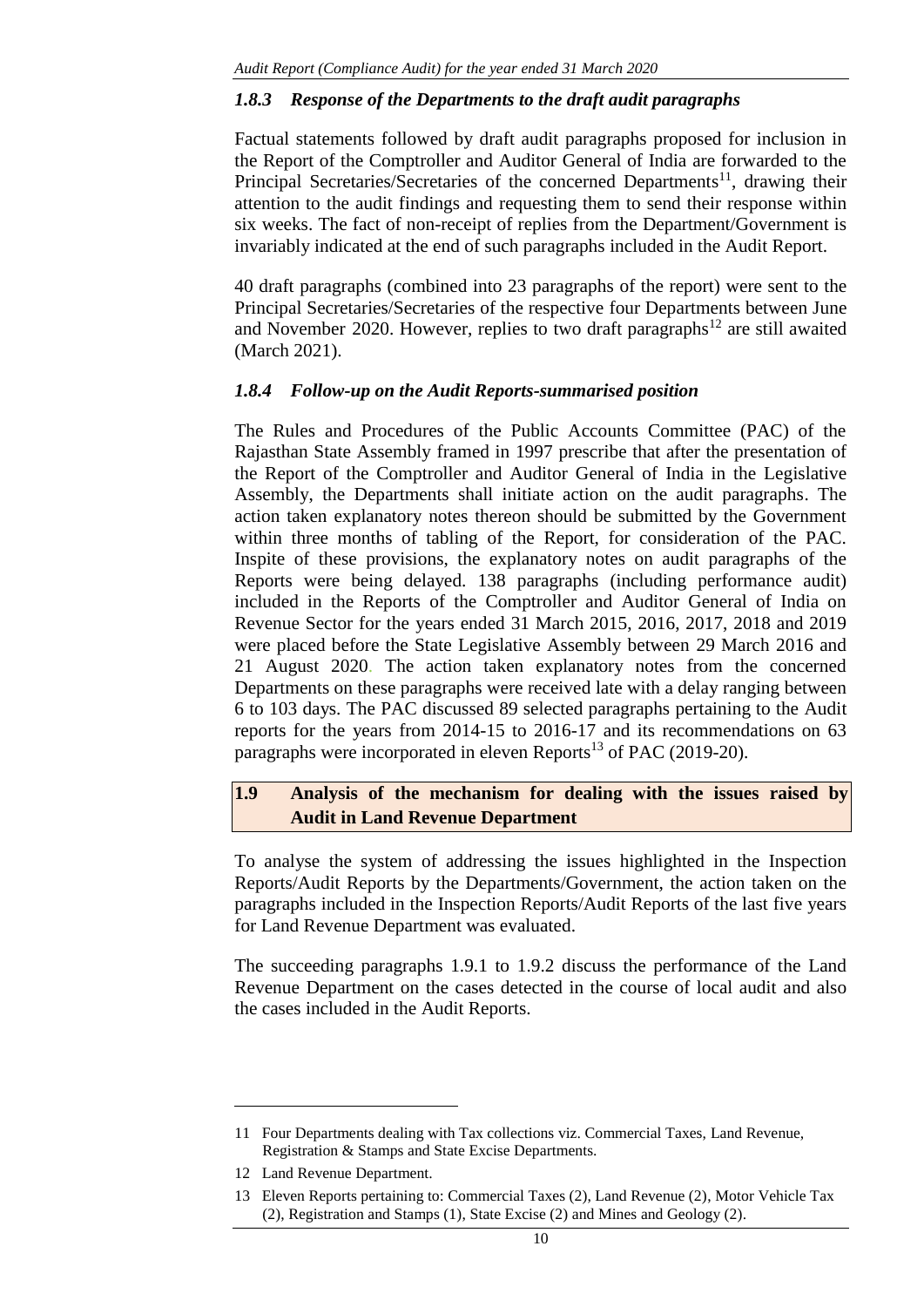**(**` **in crore)**

 $(F$  in crore)

## *1.9.1 Position of inspection reports*

The summarised position of the IRs pertaining to Land Revenue Department issued during 2015-16 to 2019-20, paragraphs included in these reports and their status are given in the **Table 1.10** below:

|                              |                        |                            |                       |                                    |                     |                       |                                     |                            |                       |                                                  |                            | (x in crore)          |
|------------------------------|------------------------|----------------------------|-----------------------|------------------------------------|---------------------|-----------------------|-------------------------------------|----------------------------|-----------------------|--------------------------------------------------|----------------------------|-----------------------|
|                              | <b>Opening balance</b> |                            |                       | <b>Addition during the</b><br>vear |                     |                       | <b>Clearance during the</b><br>vear |                            |                       | <b>Closing balance at</b><br>the end of the year |                            |                       |
| <b>Position upto</b><br>Year | <b>IRs</b>             | Para-<br>grap<br><b>hs</b> | <b>Money</b><br>value | <b>IRs</b>                         | Para-<br>grap<br>hs | <b>Money</b><br>value | <b>IRs</b>                          | Para-<br>grap<br><b>hs</b> | <b>Money</b><br>value | <b>IRs</b>                                       | Para-<br>grap<br><b>hs</b> | <b>Money</b><br>value |
| 2015-16                      | 113                    | 300                        | 441.70                | 10                                 | 98                  | 8.75                  | 29                                  | 84                         | 140.74                | 94                                               | 314                        | 309.71                |
| 2016-17                      | 94                     | 314                        | 309.71                | 13                                 | 137                 | 50.14                 | 22                                  | 110                        | 60.90                 | 85                                               | 341                        | 298.95                |
| 2017-18                      | 85                     | 341                        | 298.95                | 12                                 | 65                  | 8.52                  | 20                                  | 94                         | 23.36                 | 77                                               | 312                        | 284.11                |
| 2018-19                      | 77                     | 312                        | 284.11                | 13                                 | 101                 | 53.38                 | 01                                  | 55                         | 7.71                  | 89                                               | 358                        | 329.78                |
| 2019-20                      | 89                     | 358                        | 329.78                | 17                                 | 211                 | 131.72                | 0.5                                 | 80                         | 236.53                | 101                                              | 489                        | 224.97                |
| (upto June<br>2020)          |                        |                            |                       |                                    |                     |                       |                                     |                            |                       |                                                  |                            |                       |

#### **Table 1.10**

During 2019-20, three Audit committee meetings and five Audit sub-committee meetings were held but only13 paras were settled. Considering the large number of pending IRs and paras, more efforts are required to improve the position in this regard.

## **1.9.2 Position of paragraphs and recovery of accepted cases included in the Audit Reports**

The details of paragraphs relating to Land Revenue Department included in the Audit Reports of the last five years, those accepted by the Department and the amount recovered are given in the **Table 1.11** below:

| Year of<br>Audit<br><b>Report</b> | <b>Number of</b><br><b>paragraphs</b><br>included | <b>Money</b><br>value of the<br><b>paragraphs</b> | Number of<br><b>paragraphs</b><br>accepted | <b>Money</b><br>value of<br>accepted<br><b>paragraphs</b> | <b>Amount</b><br>recovered<br>during<br>the year<br>2019-20 | <b>Cumulative</b><br>position of<br>recovery of<br>accepted<br>cases as of<br>31 March<br>2020 |
|-----------------------------------|---------------------------------------------------|---------------------------------------------------|--------------------------------------------|-----------------------------------------------------------|-------------------------------------------------------------|------------------------------------------------------------------------------------------------|
| 2014-15                           | 4                                                 | 4.73                                              | $\overline{4}$                             | 4.25                                                      | 0.00                                                        | 2.87                                                                                           |
| 2015-16                           | 5                                                 | 51.19                                             | 5                                          | 51.16                                                     | 0.06                                                        | 46.2814                                                                                        |
| 2016-17                           | 2                                                 | 176.44                                            | 2                                          | 176.44                                                    | 0.12                                                        | 0.43                                                                                           |
| 2017-18                           | $\mathfrak{D}$                                    | 2.80                                              | 2                                          | 2.80                                                      | 0.00                                                        | 0.79                                                                                           |
| 2018-19                           | 2                                                 | 4.21                                              | 2                                          | 3.89                                                      | 0.23                                                        | 0.23                                                                                           |
| <b>Total</b>                      | 15                                                | 239.37                                            | 15                                         | 238.54                                                    | 0.41                                                        | 50.60                                                                                          |

**Table 1.11**

The Department accepted an amount of  $\bar{\tau}$  238.54 crore against the total objected amount of  $\bar{\tau}$  239.37 crore, out of which an amount of  $\bar{\tau}$  50.60 crore had been recovered by the Department. The recovery was just 21.21 *per cent* of the accepted amount of the paragraphs.

1

<sup>14</sup> Out of ₹46.28 crore, ₹41.46 crore pertains to the Para 4.5 of the Audit Report (non-reversion of land to Government). The Department had taken action as suggested by the audit.